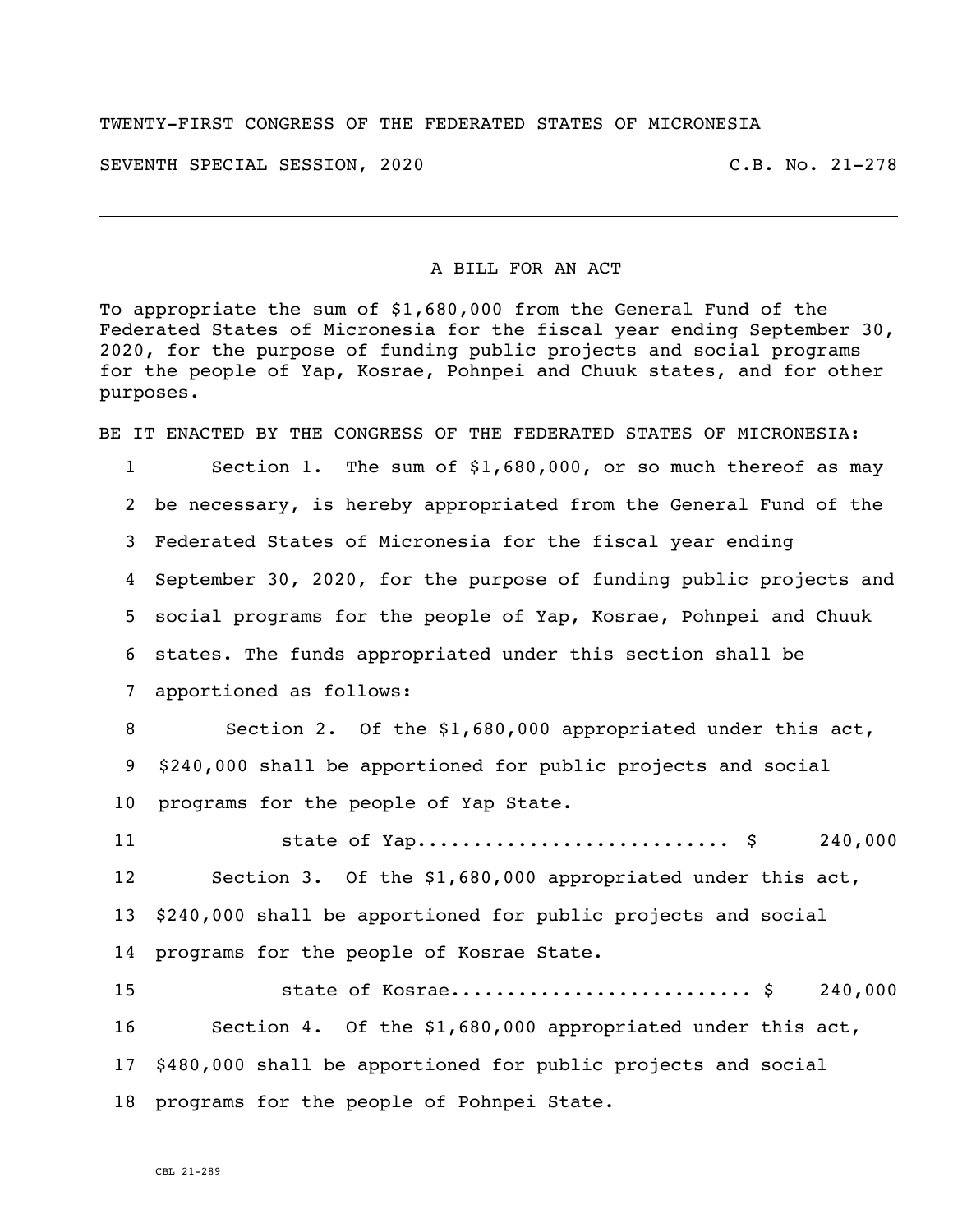| $\mathbf{1}$    | state of Pohnpei                                                   | 480,000 |
|-----------------|--------------------------------------------------------------------|---------|
| $\overline{2}$  | At Large<br>(1)                                                    | 120,000 |
| 3               | Election District No. 1<br>(2)                                     | 120,000 |
| 4               | Election District No. 2<br>(3)                                     | 120,000 |
| 5               | Election District No. 3<br>(4)                                     | 120,000 |
| 6               | Section 5. Of the \$1,680,000 appropriated under this act,         |         |
| 7               | \$720,000 shall be apportioned for public projects and social      |         |
| 8               | programs for the people of Chuuk State.                            |         |
| 9               |                                                                    | 720,000 |
| 10              | $(1)$ At Large                                                     | 120,000 |
| 11              | Election District No. 1<br>(2)                                     | 120,000 |
| 12              | Election District No. 2<br>(3)                                     | 120,000 |
| 13              | Election District No. 3<br>(4)                                     | 120,000 |
| 14              | Election District No. 4<br>(5)                                     | 120,000 |
| 15              | (6) Election District No. 5                                        | 120,000 |
| 16              | Section 6. Allotment and management of funds and lapse date.       |         |
| 17              | All funds appropriated by this act shall be allotted, managed,     |         |
| 18              | administered and accounted for in accordance with applicable laws, |         |
|                 | 19 including, but not limited to, the Financial Management Act of  |         |
| 20              | 1979. The allottee shall be responsible for ensuring that these    |         |
| 21              | funds, or so much thereof as may be necessary, are used solely for |         |
| 22              | the purpose specified in this act, and that no obligations are     |         |
| 23              | incurred in excess of the sum appropriated. The allottee of the    |         |
| 24              | funds appropriated under section 2 of this act shall be the        |         |
| 25 <sub>2</sub> | Governor of Yap State or his designee. The allottee of funds       |         |